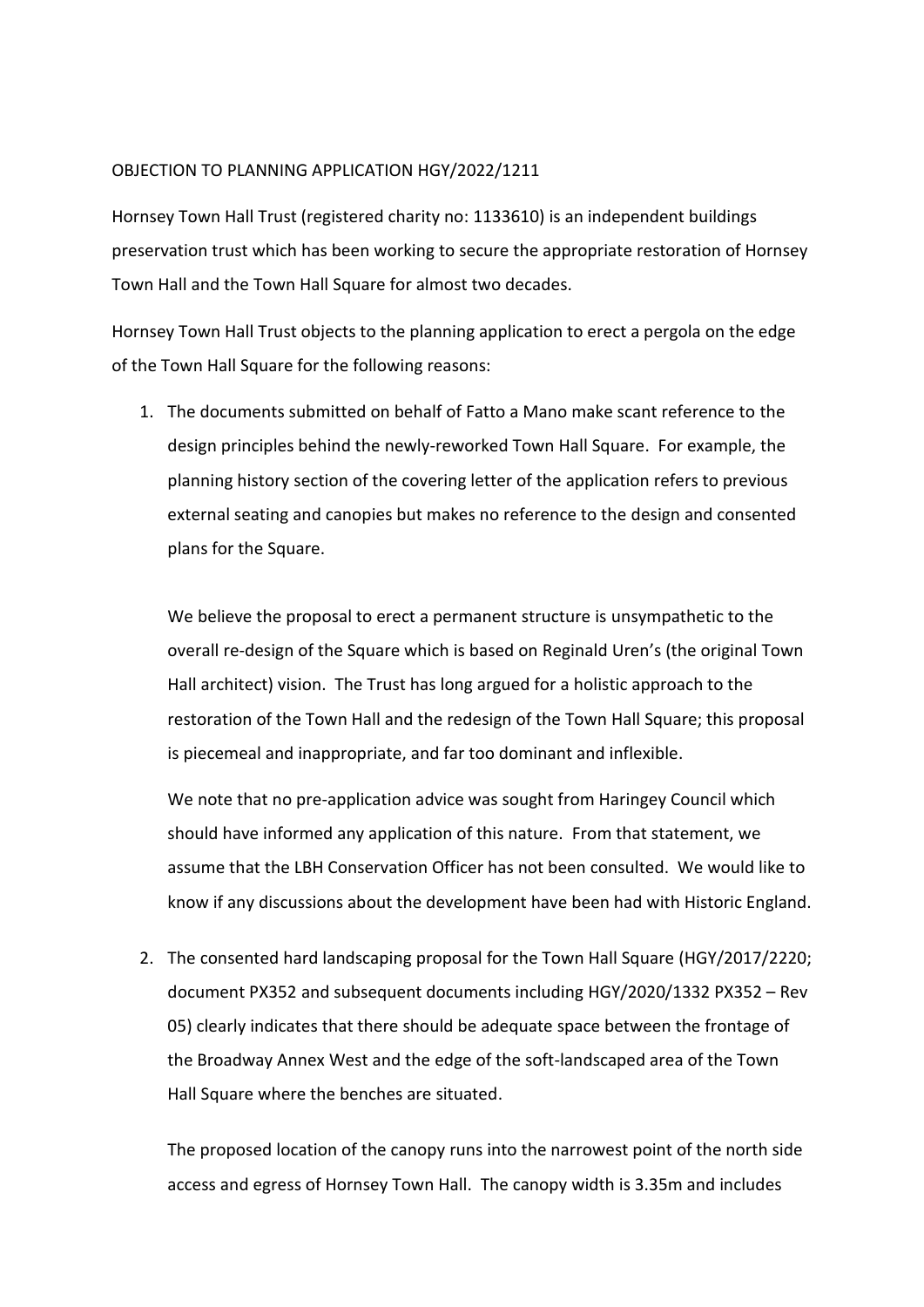two rows of tables, a serving aisle, and planters with a fence along the edge and at least four columns set in concrete foundations (to be inserted into the consented York stone slab) for the roof structure. This leaves access width of 2.8m at the narrowest point.

We strongly believe that the installation of this permanent structure contravenes both the design intentions and the consented plans and, contrary to the claim in the covering letter, will not reflect positively on the surrounding area.

- 3. The size and shape of the canopy ignores the already-installed new lighting posts and the curved shape of the green.
- 4. The length of this permanent structure (26.4 m) occupies almost the full length of the Grade II glazed north side of the Square and obscures the view of this part of Uren's original design. It almost reaches the Broadway pavement (and it is worth noting that discussions are currently underway with LBH to enhance this part of the public highway) and will be very prominent when viewed from either side of the Broadway. The end view of the canopy is crude and unsympathetic to the overall design of the Town Hall Square.
- 5. The nature of the almost fully-enclosed dining area is completely antithetical to the principles of a fully accessible public Square and movement across it. When the restaurant is closed, this area will be empty and dead, and, as previously mentioned, is contrary to what is stated in the application (that pedestrian access will not be altered).
- 6. This proposal will restrict the open space for outdoor events which are envisaged for the Square. Whilst we have no objection *per se* to *al fresco* eating to enliven the